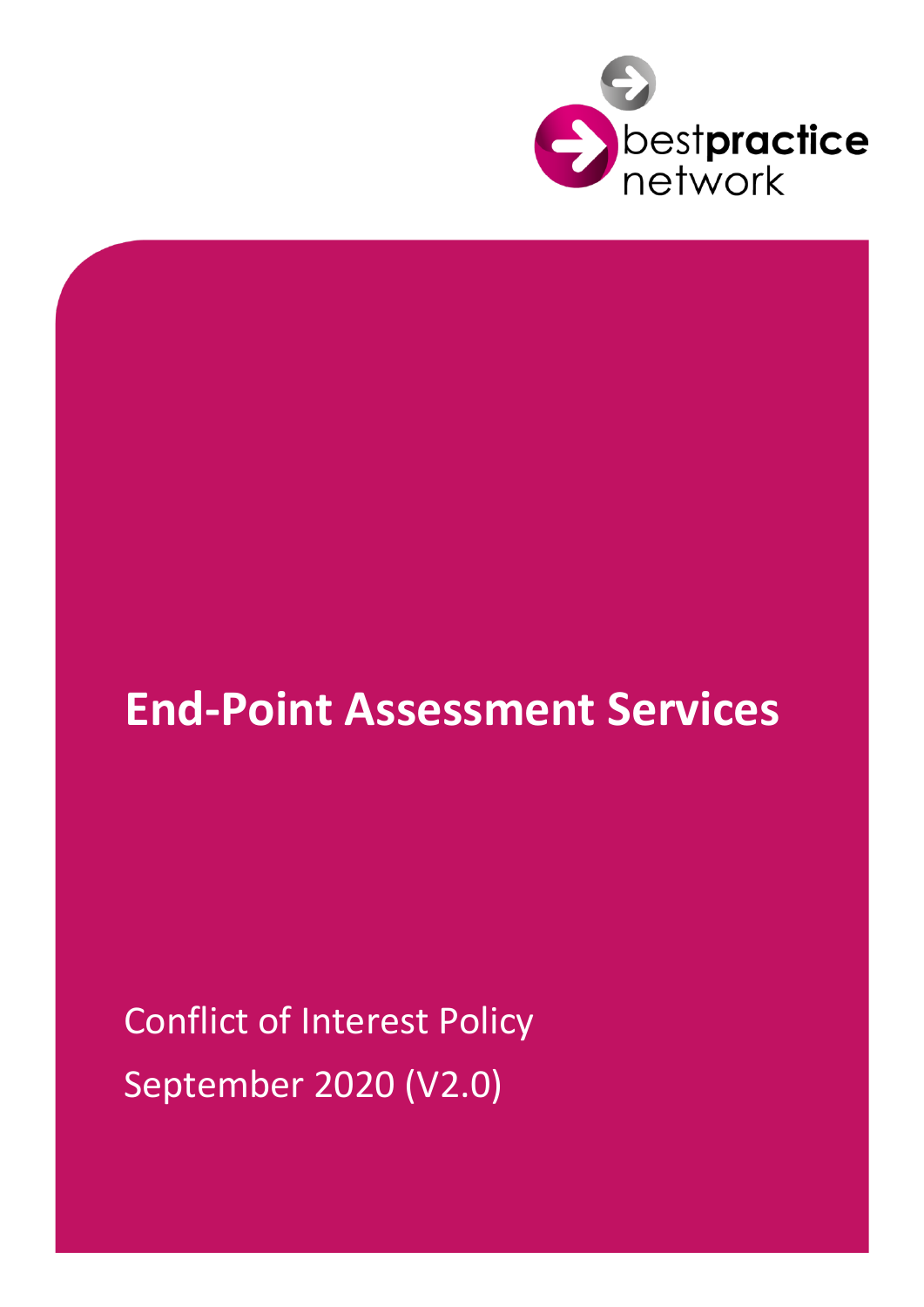## **Contents**

| 1. |     |  |  |  |  |
|----|-----|--|--|--|--|
|    | 1.1 |  |  |  |  |
|    | 1.2 |  |  |  |  |
|    | 1.3 |  |  |  |  |
|    | 1.4 |  |  |  |  |
|    | 1.5 |  |  |  |  |
|    | 1.6 |  |  |  |  |
|    | 1.7 |  |  |  |  |
|    | 1.8 |  |  |  |  |
| 2. |     |  |  |  |  |
| 3. |     |  |  |  |  |
| 4. |     |  |  |  |  |
|    |     |  |  |  |  |
| 5. |     |  |  |  |  |
| 6. |     |  |  |  |  |
| 7. |     |  |  |  |  |
|    | 7.1 |  |  |  |  |
|    | 7.2 |  |  |  |  |
| 8. |     |  |  |  |  |
| 9. |     |  |  |  |  |
|    |     |  |  |  |  |
|    |     |  |  |  |  |
|    |     |  |  |  |  |

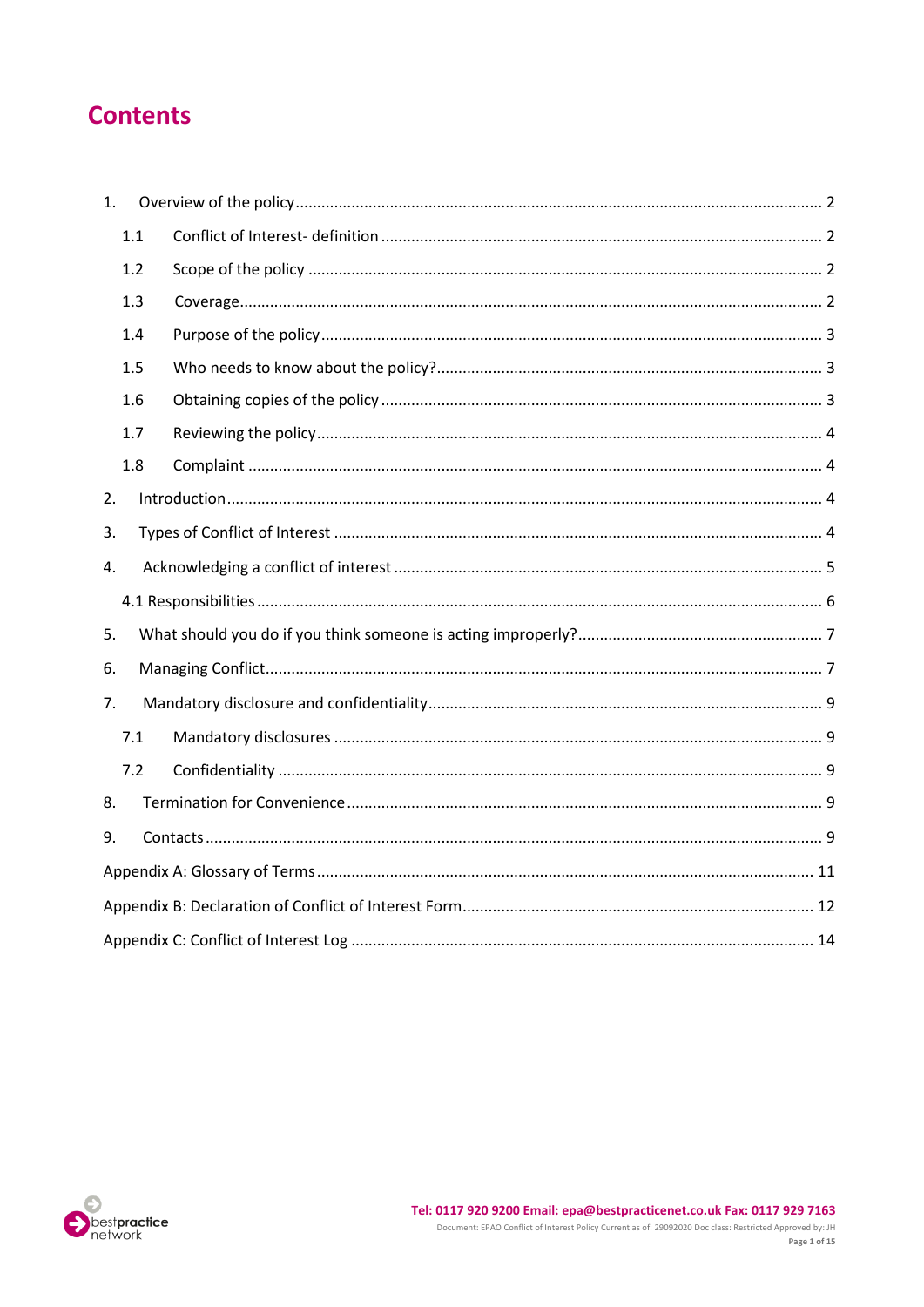## **Conflict of Interest Policy**

## <span id="page-2-0"></span>**1. Overview of the policy**

#### <span id="page-2-1"></span>**1.1 Conflict of Interest- definition**

A conflict of interest arises when the judgement of someone involved in the work of BPN end-point assessment may be compromised or when an individual, or organisation, has competing interests or loyalties.

Conflicts of interest can be:

- perceived or actual
- personal or organisational
- financial or non-financial

Organisational conflicts of interest may be where BPN has:

- a financial stake in an apprenticeship training provider or a customer (employer)
- agreements with other EPAOs and providers to deliver EPAO for each other's apprentices.

### <span id="page-2-2"></span>**1.2 Scope of the policy**

This policy covers the delivery of Best Practice Network (BPN) End-Point Assessments (EPA) which are subject to internal and external quality assurance.

The policy is designed to:

- ensure EPA tools and materials are designed free of conflict of interest and bias.
- protect apprentices who are registered with us.
- minimise the risk of an Adverse Effect occurring.
- help support us and all other partners involved in risk management and risk minimisation.
- help ensure we and all partners comply with all relevant legislation and guidance.
- help improve and refine our products and services.

#### <span id="page-2-3"></span>**1.3 Coverage**

The conflict of Interest procedures will apply to everyone involved in the delivery of end-point assessment, including:

- The Governing Body, including sub-committees, and SLT.
- End-point assessors undertaking end-point assessment activities.
- Associates acting in the capacity as EPA or IQA.
- Qualification design team (those designing the EPA tools).

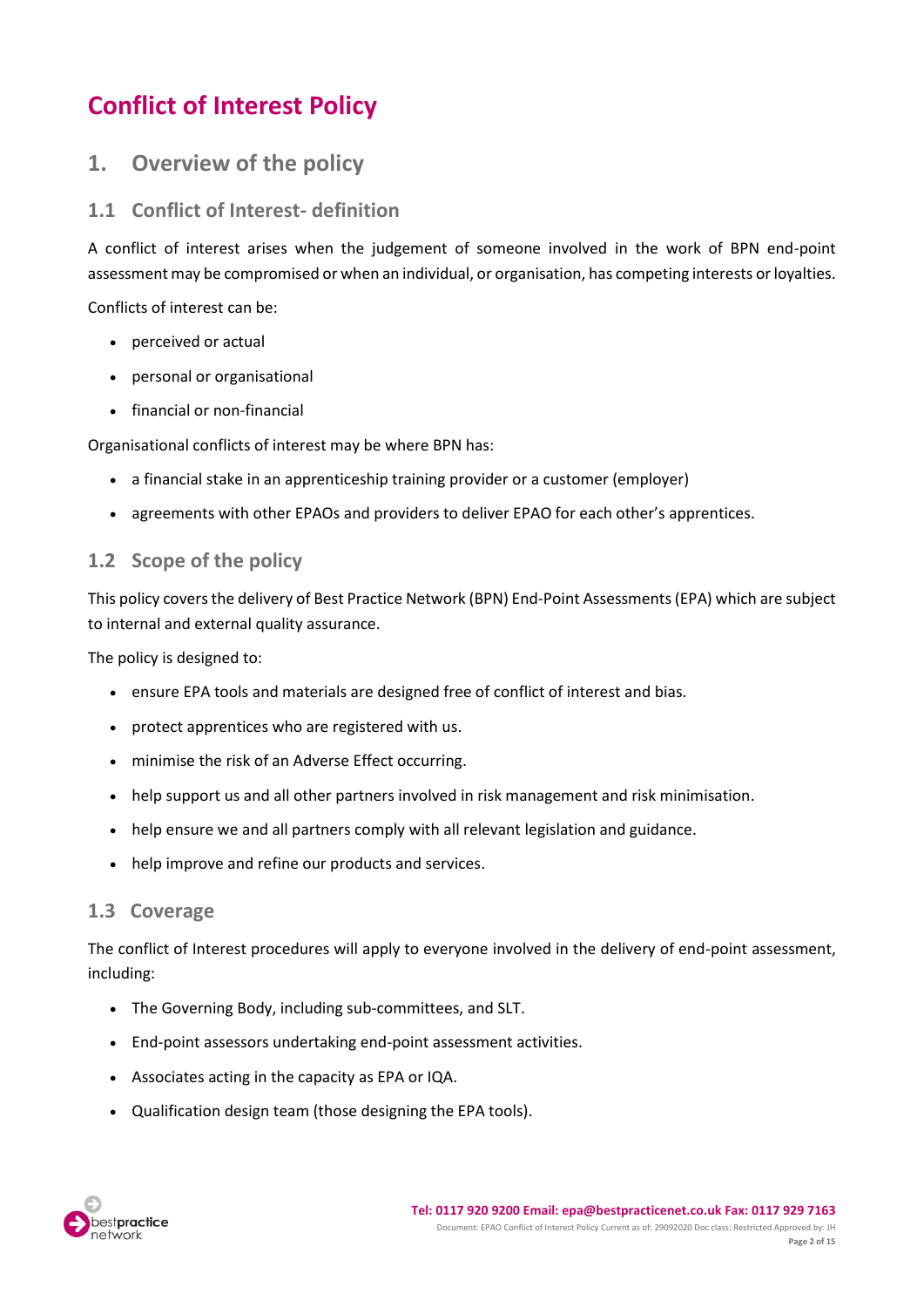- The EPA delivery team (admin, finance etc).
- Stakeholders, including employers, providers and apprentices.
- BPN panel members such as appeals, complaints, sanctions, and malpractice.
- Partner organisations to include Awarding Organisations/External Quality Assures (EQAs) and certification bodies.

For our partners, this policy supports the compliance with the Contract. It does not replace any of the requirements contained within that Contract. Non-adherence to our Apprenticeship Services EPA policies may constitute Maladministration, Malpractice and / or a breach of the Contract. Please ensure all policies are read and implemented carefully.

This policy should also be read in conjunction with the following policies, which are available on our Virtual Learning Environment and from our Assessment Team:

- Malpractice and Maladministration Policy
- Equality and Diversity Policy
- Reasonable Adjustments Policy
- Fair Access and Special Considerations Policy
- Recruitment Policy and Procedure
- Complaints and Appeals Policy

#### <span id="page-3-0"></span>**1.4 Purpose of the policy**

BPN is committed to the highest standards of integrity, openness and probity. We are committed to directly providing, and working with our partners who provide, a transparent and honest working environment that is free from wrongdoing, malpractice or corruption.

The purpose of this policy is to allow our apprentices, staff, partners and other organisations to feel comfortable and secure in raising relevant disclosures, made in good faith and reasonable believed to be true, without fear of victimisation or other adverse repercussions. In particular, relevant disclosures are likely to be those which may be in conflict with our commitments as outlined above.

#### <span id="page-3-1"></span>**1.5 Who needs to know about the policy?**

All staff involved in EPA and governors must know the policy. Partners must make the apprentices and staff (including, site, sub-site or contractual staff) who are involved in the design, delivery, management, assessment and quality assurance of BPN EPA aware of, and familiar with, the contents of the policy.

### <span id="page-3-2"></span>**1.6 Obtaining copies of the policy**

Partners can download copies of the policy from our VLE platform or obtain copies from our BPN Assessment Team.

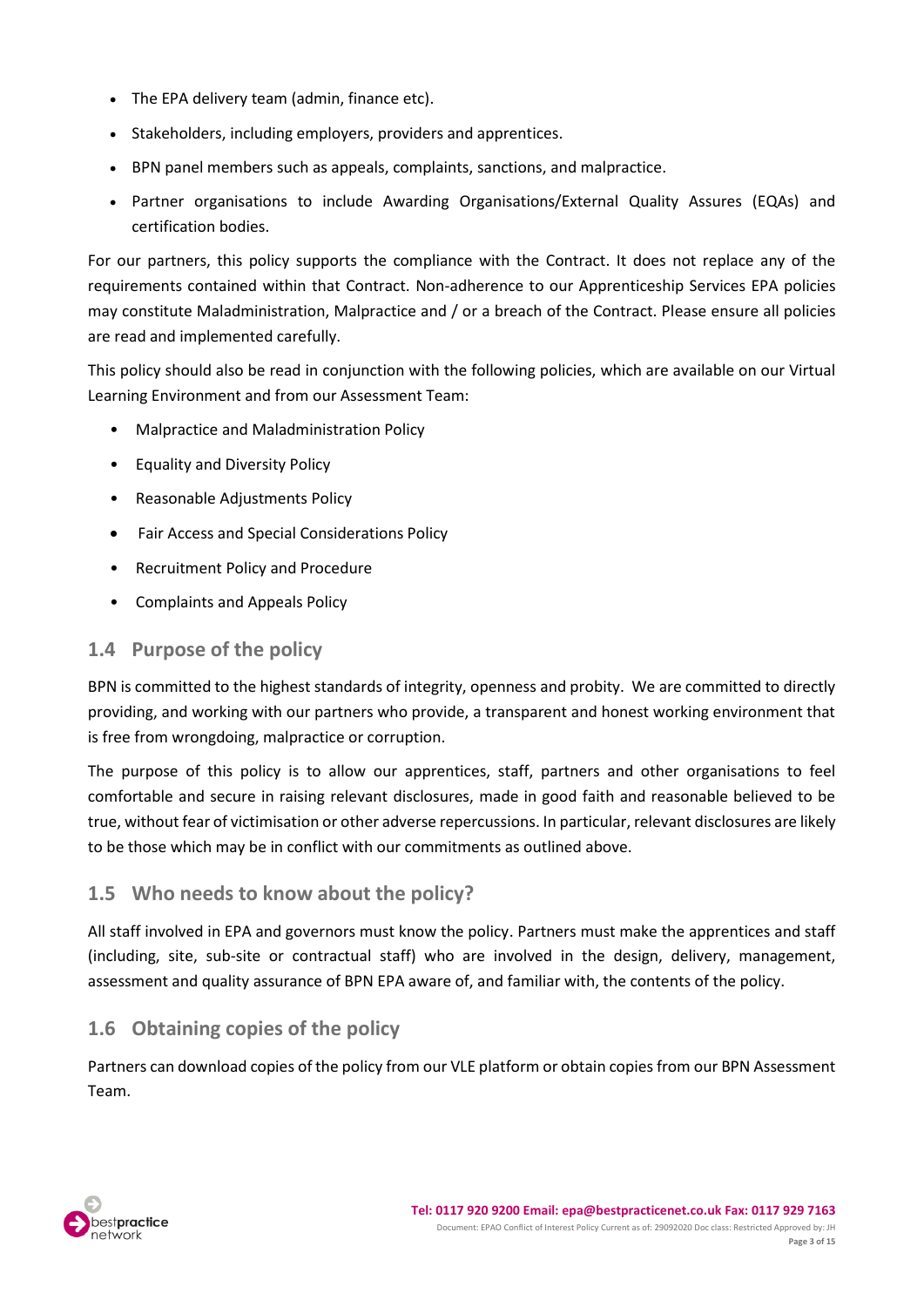## <span id="page-4-0"></span>**1.7 Reviewing the policy**

We will review this policy annually and may revise it as required in response to the findings of any review.

## <span id="page-4-1"></span>**1.8 Complaint**

Partners have the right to express their dissatisfaction regarding our actions, products or services. Our Complaints Policy in particular outlines when we will and will not accept a complaint, and when our decisions are final. Please see our Complaints Policy for more information.

## <span id="page-4-2"></span>**2. Introduction**

Due to the nature of our business there are many situations when a conflict of interest may arise. For the purpose of this policy a conflict of interest is defined as a situation in which an individual, or organisation, has competing interests or loyalties.

This policy applies to all partners working for or on behalf of BPN Apprenticeship Services EPA, including all colleagues at all locations and at all levels, board members, external contractors, agency workers, partners, any associates, any subsidiaries or their employees or any other person associated with us.

This policy is intended to set out the responsibilities on all partners in managing conflicts of interest in line with their contract/agreement and in supporting us to meet the requirements set out by the ESFA, Charities Commission and in the Ofqual Conditions of Recognition (A4.7).

All existing and reasonably foreseeable Conflicts of Interest will be identified by our organisation, and monitored in line with our standard procedures and escalated to the Managing Director where appropriate. These Conflicts of Interest will be monitored closely, particularly during periods of change, in order to mitigate the possible impact of any potential adverse effects. Conflicts of interest can have a significant and lasting impact on the apprentice, their employer and on BPN. For example, it may result in:

- one apprentice or employer being favoured over another
- the requirements of the assessment not being delivered/met
- lower quality, unreliable quality assurance and sampling
- the validity and reliability of assessment decisions being compromised
- apprentices not being fully competent in their job role creating a risk to their employer and their business
- damage to the reputation of BPN, which could include the removal from the register of end-point assessment organisations.

Any conflicts of interest that are specific to the Apprenticeship Programme Director will be identified and monitored in line with BPN's Apprenticeship Services EPA Conflict of Interest policy and current practices.

## <span id="page-4-3"></span>**3. Types of Conflict of Interest**

Conflicts of interest can arise in a variety of circumstances in relation to our business activity, for example:

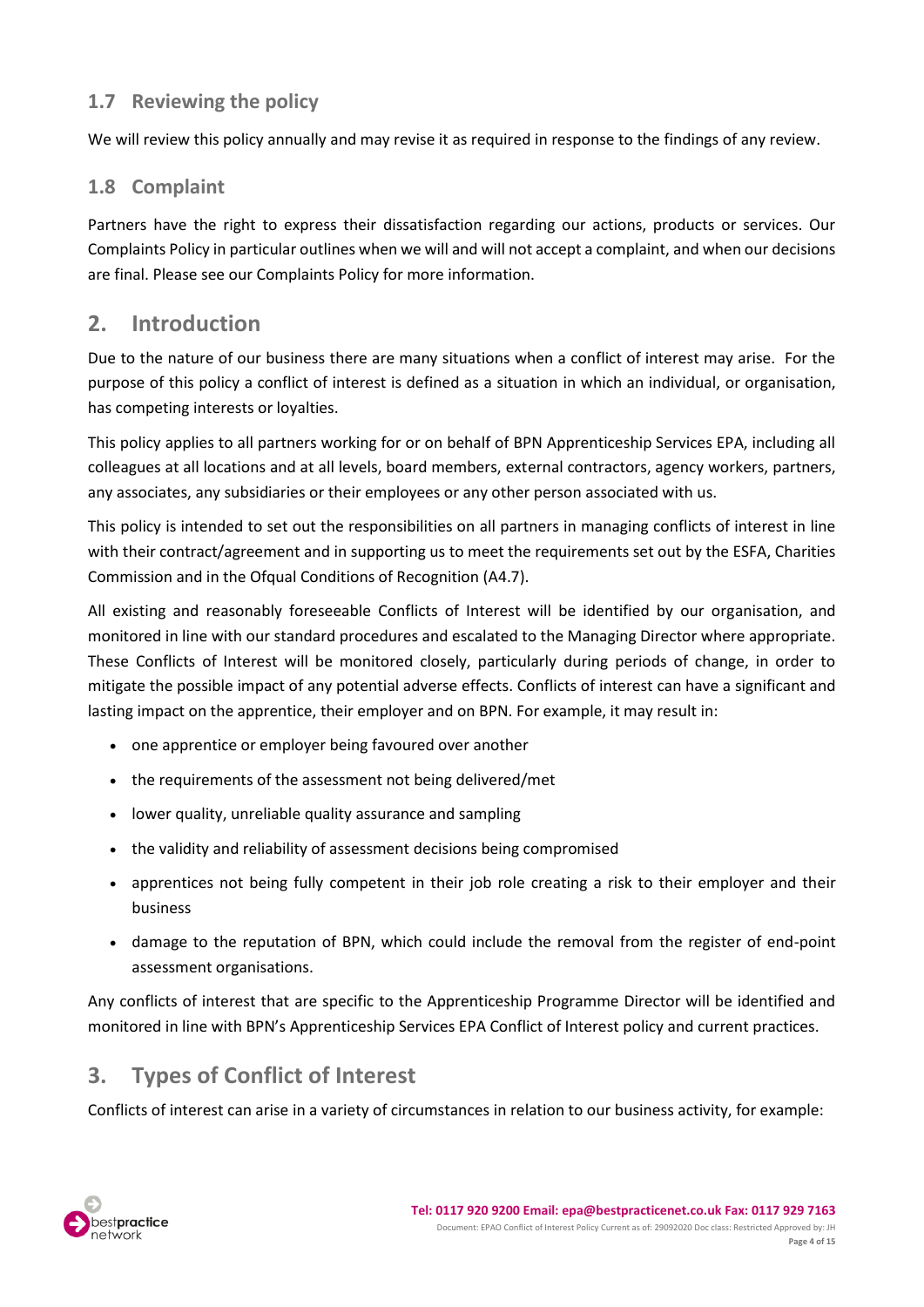- when any Independent End-Point Assessor (IEPA), partner and/or invigilator we appoint does not disclose any actual or potential conflict of interest;
- when an individual has a position of authority in BPN Apprenticeship Services EPA Team which conflicts with his or her interests in another organisation;
- when an individual has a position of authority in one part of the BPN Apprenticeship Services EPA which conflicts with his or her interests in another part of the BPN group;
- when an individual has personal interests or relationships that conflict with his/her professional position;
- where an individual works for or carries out work on BPN Apprenticeship Services EPA Teams behalf, but who may have personal interests – paid or unpaid – in another business which either uses BPN Apprenticeship Services EPA products or services, or produces similar products to BPN Apprenticeship Services EPA Team;
- where an individual works for or carries out work on BPN Apprenticeship Services EPA Teams behalf, who has friends or relatives taking BPN Apprenticeship Services EPA Team assessments, including examinations;
- when one part of BPN Apprenticeship Services EPA Team creates and follows a procedure that conflicts with its regulatory responsibilities as an End-Point Assessment Organisation (EPAO);
- where an individual takes on additional paid work (on either an employed or self- employed basis) or voluntary work outside BPN Apprenticeship Services EPA Team which conflicts with the work of BPN group

Conflicts of interest can also arise where:

- an individual may be employed in one organisation involved in EPA and has links with and/or is employed in the same organisation as the apprentice or an organisation undertaking the onprogramme delivery.
- an individual involved in EPA has a prior link with the apprentice, their employer or an organisation involved in the on-programme delivery for the standard they are assessing against. For example, they may have friends or relatives involved in delivery.
- an individual involved in EPA may be working for an organisation that is in direct competition with the organisation involved in on-programme delivery.
- at both organisational and individual level, the official role of the individual/organisation undertaking the EPA has any other interests that may compromise their assessment decisions.

## <span id="page-5-0"></span>**4. Acknowledging a conflict of interest**

If a conflict of interest arises or partners/ associates anticipate that it might arise, they need to let the BPN Apprenticeship Services EPA Team know using the Declaration of Conflict of Interest Form – Appendix B. We will work with partners/ associates to take steps to minimise any risks and resolve the issue or escalate it to their Head of Organisation if this is not possible. If you are a partner/ associate any declarations of Conflicts

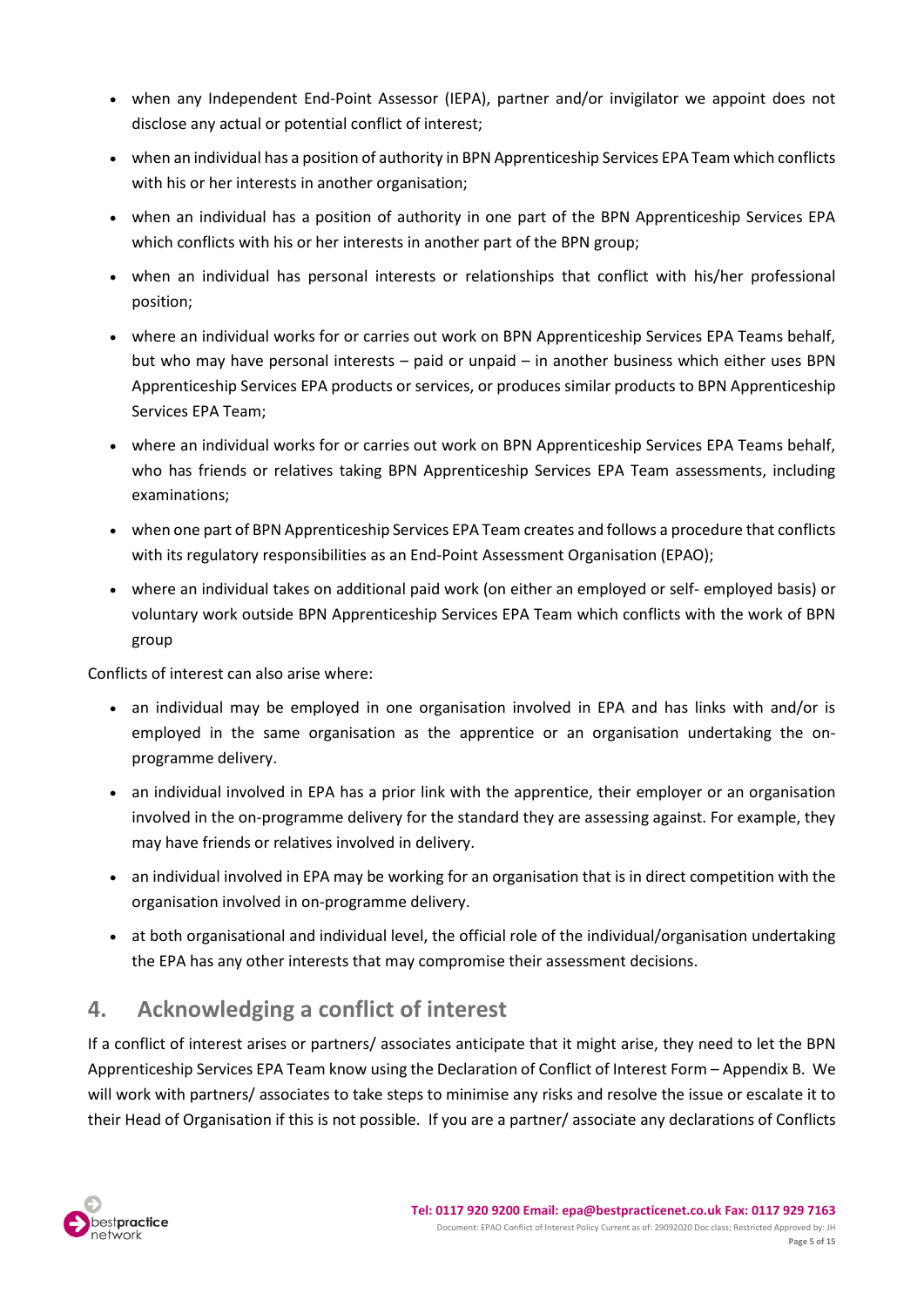of Interest should be logged by email using the template provided in Appendix B, to the assessment team under Conflict of Interest, partners can add as many conflicts as they need to. This information will be reviewed on a per cohort basis and we will work with partners to address any areas of concern. A formal review will take place annually. If there is any doubt whether an activity represents a conflict of interest report it! Where further action is needed as a result of a declaration, this is documented and managed accordingly; this may include removing the individual from any involvement in EPA or referring their assessment decisions to another assessor with no vested interest.

All partners must immediately communicate any issue s/he feels are urgent to an appropriate manager, director or board member as detailed in the Whistle-blowing policy, which may be done in confidence. It should be noted that individuals are protected under the Whistle-blowing policy.

We will also monitor any conflicts of interest and may on occasion take steps to minimise any conflicts due to the level of the risk or the frequency that the risk occurs.

#### <span id="page-6-0"></span>**4.1 Responsibilities**

All partners/associates must complete the Declaration of Conflict of Interest Form - Appendix B and notify the BPN Apprenticeship Services EPA Team of **any changes** as well as annual declarations.

All parties will adhere to stringent confidentiality protocols generally operating on a "need to know basis" meaning that information will be shared only among parties who need to have detailed knowledge in order to carryout, monitor or manage EPA. Assessments will be monitored through spot observations, employer and learner feedback and remote activities.

BPN will take all reasonable steps to;

- Adhere to relevant requirements, and having regard to relevant guidance, set by the Institute for Apprenticeships and the Education and Skills Funding Agency on conflicts of interest in relation to EPAs. This includes any relevant requirements or guidance in an Assessment Plan or the Apprenticeship Standard on which an Assessment Plan is based.
- Ensure insofar as possible that, where a conflict of interest cannot be avoided, each assessment remains fit for purpose. In particular, each assessment should remain valid.
- Maintaining confidentiality of assessment materials by training designed and delivered to minimise the risk of a breach of confidentiality by the future disclosure of materials provided in connection with the training
- Manage organisational conflicts of interest, as well as those at an individual level.
- Ensure that processes and procedures in relation to the delivery of the apprenticeship are sufficiently separate from assessment, and that assessment processes and procedures are sufficiently separate from each other, so as to avoid any conflict of interest having an Adverse Effect
- BPN does not, and will not deliver on-programme training and EPA for the same group of apprentices for the same standard
- Issue policy and training to staff on conflicts of interest
- Contracts, whether they be for self-employed freelance assessors or staff, will contain the same CoI requirements

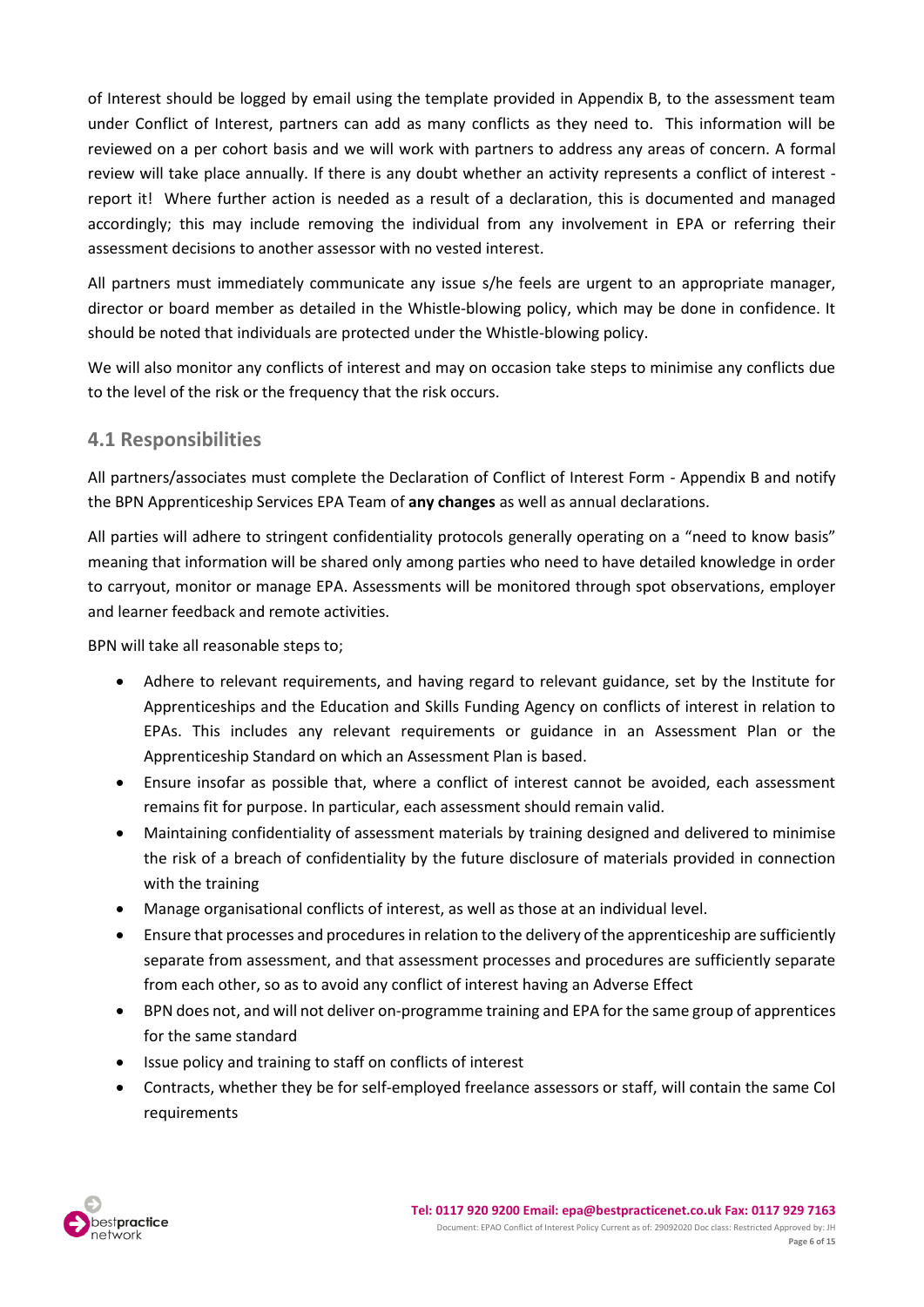- Checks of staff and assessor CVs, and employment histories against the end-point assessment activity will be undertaken
- Notification by BPN to the assessors of the names of the apprentices and their employers to be assessed (subject to data sharing and protection policy) so to check for any assessor apprentice CoI
- Issue of a code of conduct per end-point assessment activity (e.g., observation, interview, portfolio assessment), which includes reference to conflicts of interest

## <span id="page-7-0"></span>**5. What should you do if you think someone is acting improperly?**

If partners become aware of something they don't feel comfortable with, or they feel someone may be acting in an improper way, please refer to our Whistle-blower policy.

## <span id="page-7-1"></span>**6. Managing Conflict**

Any conflict of interest should be declared and recorded for each cohort and these will be maintained, evaluated and formally reviewed annually. Where conflicts of interest have been identified the QA director or Senior Responsible Officer will indicate on the declaration how the conflict of interest will be managed and mitigated and its scope and duration / review date.

- Breaches may be identified via whistleblowing, audit, etc
- All breaches will be reported to the Programme Board through a Standing Item on the Agenda
- Breaches will be investigated in the following way;
	- 1. Investigation by BPN Responsible Officer, including interview (4 weeks investigation time)
	- 2. Report to Board
	- 3. Board recommendations
	- 4. Appeals process
	- 5. Recording

Where further action is needed as a result of a declaration, this is documented and managed accordingly. This may include:

- reorganising activities and /or key functions
- allocating of an alternative assessor
- removal of expert from the end-point assessment design
- changes to the risk rating of an assessor (this is only if you risk rate your assessors)
- increased sampling or monitoring
- removing the individual from any involvement in EPA
- referring assessment decisions to another IEPA with no vested interest

BPN will make every effort to manage and mitigate any potential or real conflict of interest in the delivery of the end-point assessment service. This may mean, for instance, removing individuals from any involvement in the assessment process where there is a risk of conflict. The independence of our decision on the

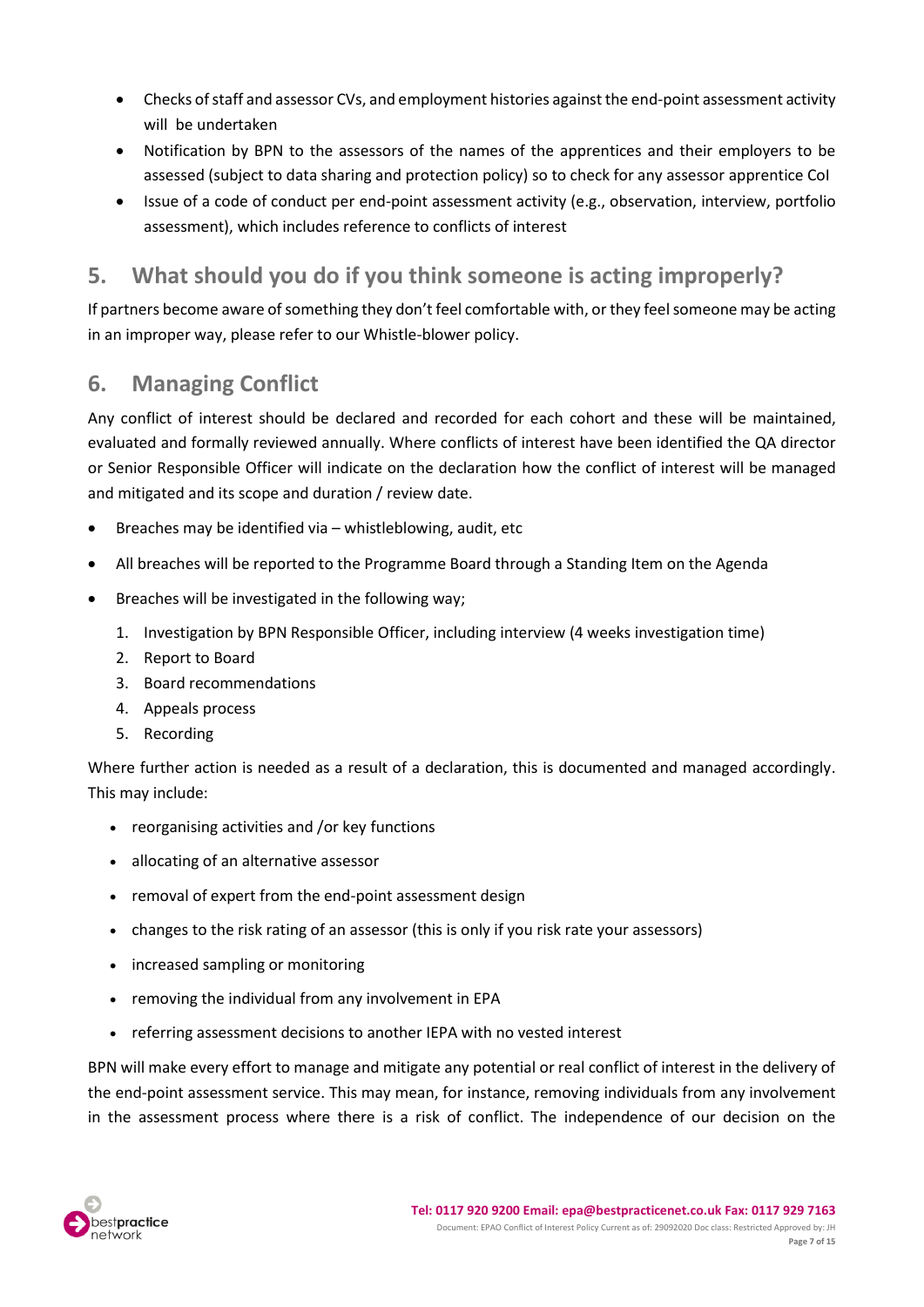competency of the apprentice is paramount. Any actual or perceived conflict of interest can undermine both the outcome of the end-point assessment and our creditability as a trusted assessor of apprentices.

All EP assessments will be delivered in such a way that no organisation or individual who has been involved in the management or training of the apprentice can conduct an assessment method without the independent assessor being present, or make the sole decision on competence and passing the EPA. This means that an end-point assessor or invigilator should not be employed by the same organisation as the apprentice, nor involved in, nor responsible for any on-programme delivery, line-management or onprogramme assessment of the same apprentices.

For any conflicts of interest that have been identified and acted on there will be quarterly reviews for one year and these will be recorded on the declaration along with all mitigation and management actions.

BPN will be aware of making any arrangements (in the event we move into the provider space) with other EPAOs to be alive to the risks inherent in reciprocal arrangements whereby two organisations assess Learners prepared for the assessment by the other and will avoid these where possible. If not possible all reasonable steps to prevent any Adverse Effect will be taken including ensuring scrutiny by another person.

## **6.1 Contractual arrangements/Third parties**

BPN will act quickly and appropriately if it finds third-party activity that puts at risk our ability to comply with our Conditions of Recognition enforcing such arrangements where necessary. Contractual arrangements with all staff and third parties, who have access to confidential assessment information, will clearly set out any obligations to manage conflicts of interest arising including the notification process.

An agreement will be in place with all centres which:

- before agreeing to a Centre's request that a third party should be involved with the delivery of any part of a qualification (EPA), assures itself that the involvement of the third party will not put at risk the Centre's ability to comply with the agreement or the awarding organisation (EpAO)'s ability to comply with its Conditions of Recognition;
- monitors Centres' adherence to the agreements to identify Centres that are not compliant, or that are at risk of failing to comply, including through routine and unannounced visits to Centres;
- collects and analyses appropriate data and information from Centres which helps inform its view of the risk.

As an organisation required to develop question banks and administer and mark those tests, we have in place clear arrangements to ensure the development, administration and marking of the tests is not subject to conflict of interest and that there is clear separation across these activities.

As of the date of this policy, BPN does not provide apprenticeship training, or intend to provide apprenticeship training, for any of the apprenticeship standards for which we have applied to be an EPAO. This is a significant mitigation factor in terms of potential conflict of interest.

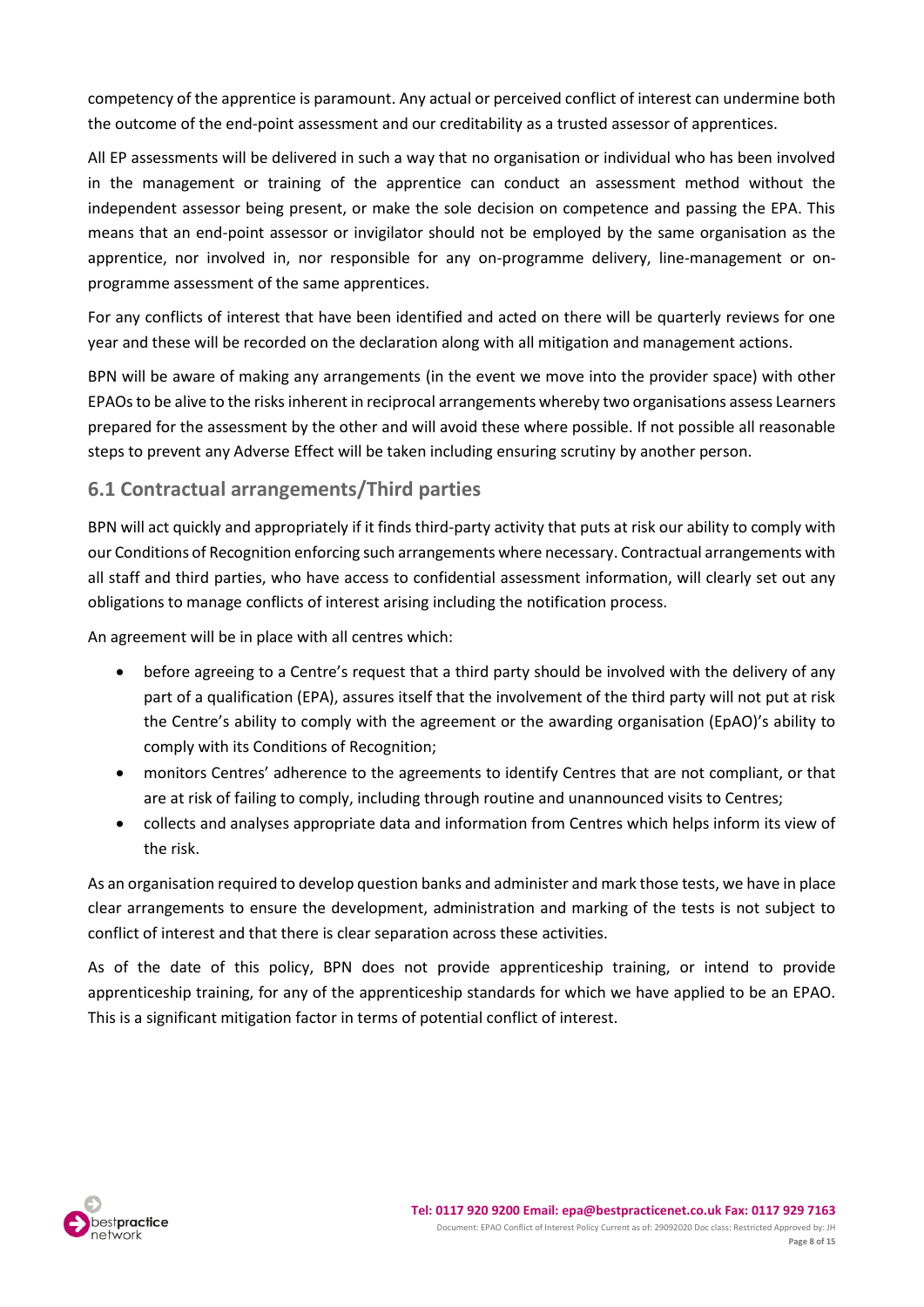## <span id="page-9-0"></span>**7. Mandatory disclosure and confidentiality**

## <span id="page-9-1"></span>**7.1 Mandatory disclosures**

It is imperative that the integrity of our assessments are maintained. We are aware that partner organisations often work with more than one End-Point Assessment Organisation (EPAO) in, and that therefore more than one EPAO may be at risk when things go wrong.

Our regulators have outlined some specific conditions that we must meet to protect the integrity across the sector. This includes the requirement that where certain things are identified (such as malpractice), or certain actions taken (such as when sanctions are applied), the Regulators and other relevant EPAOs who may be affected must be informed.

Depending on the seriousness of the matter, we may be required to declare to our regulators that we are no longer compliant due to an act or omission by partners which has put us in breach. In this event, we may have regulatory action directed against us, such as Monetary Penalties. In accordance with the Agreement for Provision of Services Relating to End Point Assessment, we reserve the right to direct such financial penalties against partners, should they be as a result of the act or omission.

| EPA Apprenticeship Programme           | Independence requirements                                                                                                |
|----------------------------------------|--------------------------------------------------------------------------------------------------------------------------|
| School Business Professional L4 ST0575 | Be independent of the apprentice, their employer<br>and training provider, i.e. there must be no conflict<br>of interest |

## <span id="page-9-2"></span>**7.2 Confidentiality**

We may need to access confidential information. We will ensure that such information is kept secure and only used for the purposes of the investigation and in line with relevant data protection legislation. We will not normally disclose the information to third parties unless required to do so, e.g. to our regulators and / or the Police or other relevant and / or Statutory Bodies.

## <span id="page-9-3"></span>**8. Termination for Convenience**

Our actions under this policy will be proportionate. Where possible, we will always try to work with our partners in resolving issues. However, nothing within this policy precludes us from invoking our right under our agreement to terminate our relationship with our partners.

## <span id="page-9-4"></span>**9. Contacts**

Your contact for this policy

If you have any queries about the contents of the policy, please contact our BPN Apprenticeship Services EPA Team:

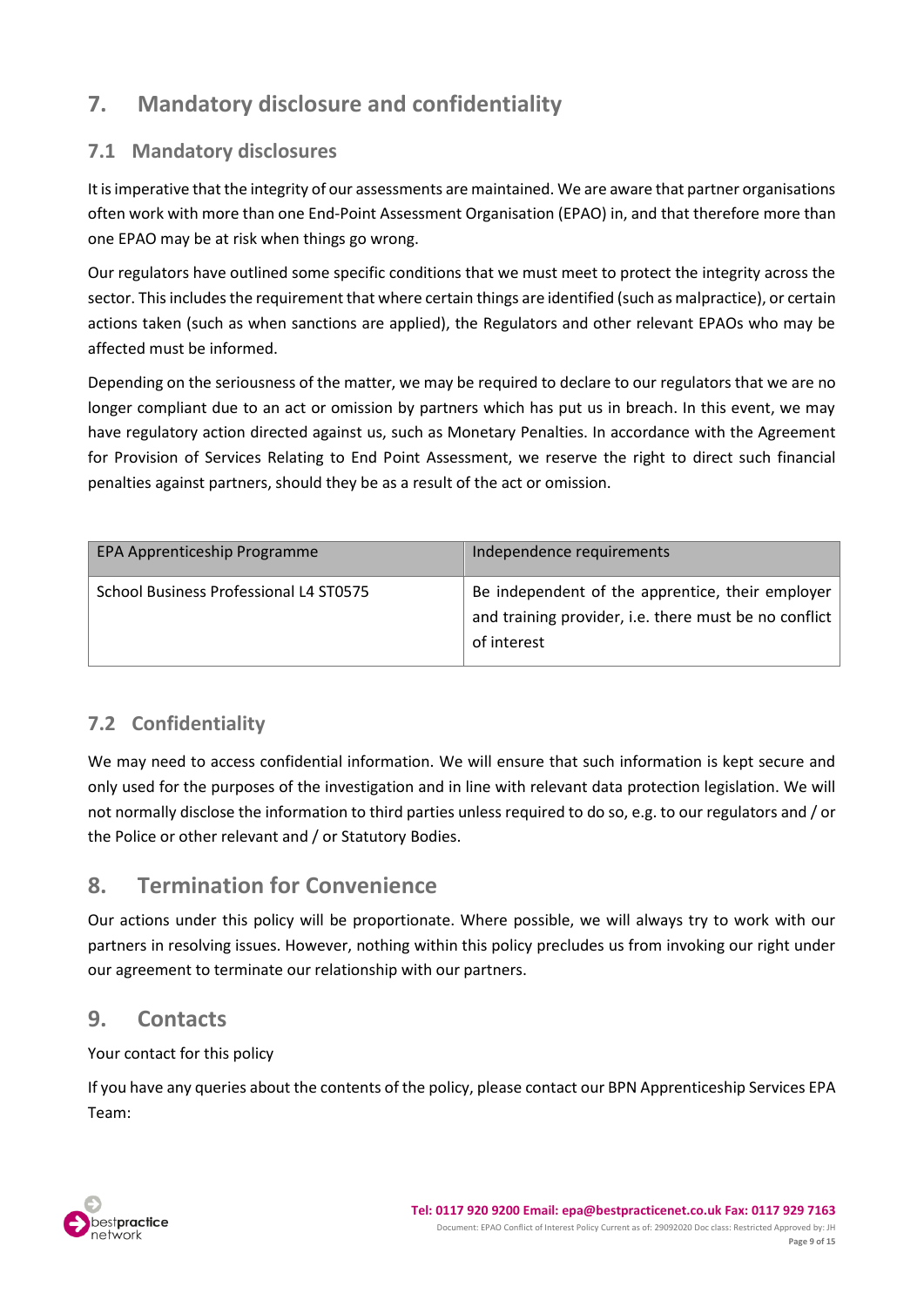**Email: [assessments@betstpracticenet.co.uk](mailto:assessments@betstpracticenet.co.uk)**

**Telephone:** 01179 209200

Post: BPN Apprenticeship Services EPA Team, Newminster House, 27-29 Baldwin Street, Bristol, BS1 1LT

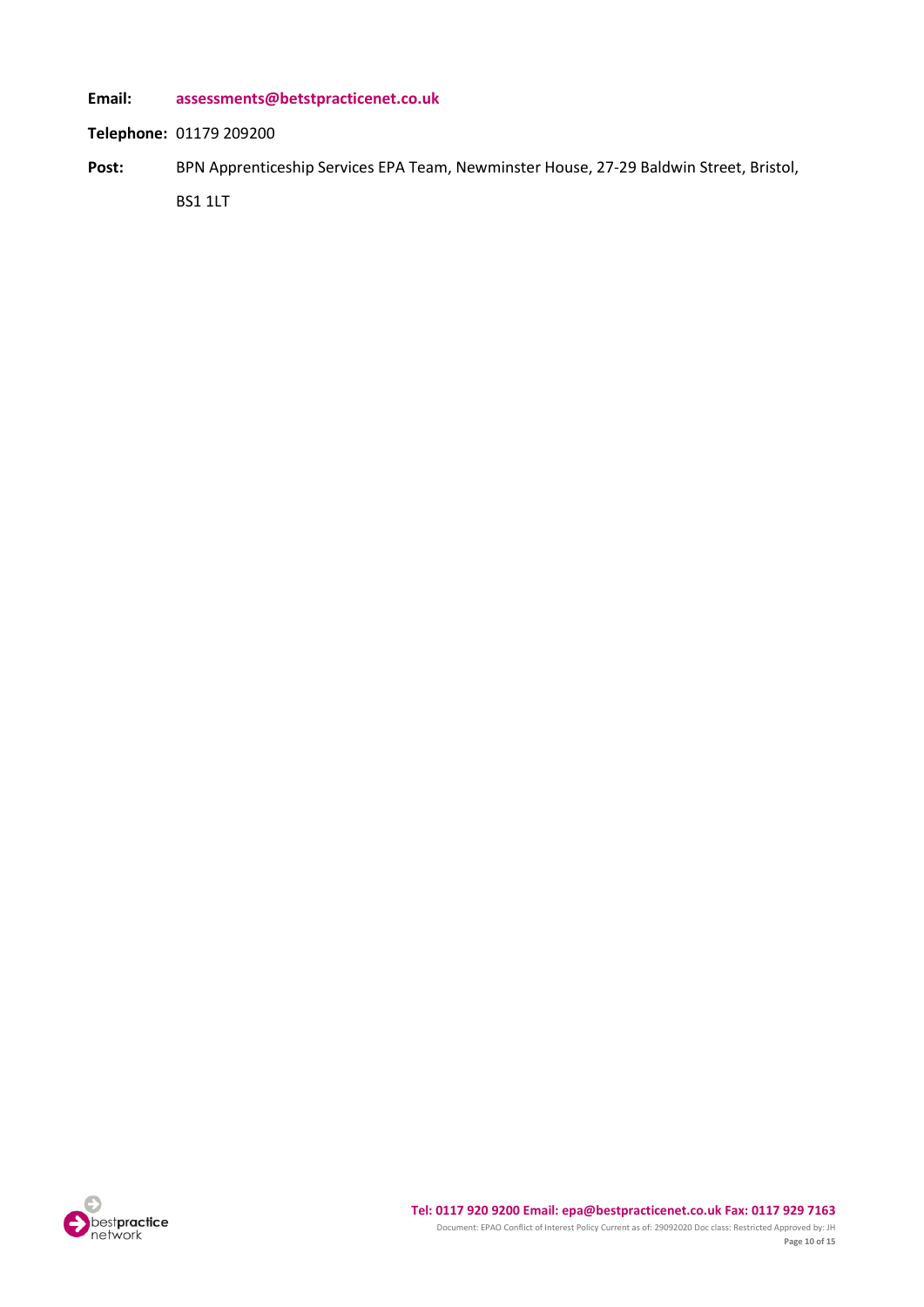| Abbreviation or Term | Meaning                                                                                                                                                                                                                                                                                                                                                                                                                                                                                                                                                                                                                                                                                                                                                                                                                                  |  |  |  |  |
|----------------------|------------------------------------------------------------------------------------------------------------------------------------------------------------------------------------------------------------------------------------------------------------------------------------------------------------------------------------------------------------------------------------------------------------------------------------------------------------------------------------------------------------------------------------------------------------------------------------------------------------------------------------------------------------------------------------------------------------------------------------------------------------------------------------------------------------------------------------------|--|--|--|--|
| Contract             | A contract may be a service level agreement (SLA), partnership agreement,<br>contract for goods/services or any other signed agreement in place with our<br>partners.                                                                                                                                                                                                                                                                                                                                                                                                                                                                                                                                                                                                                                                                    |  |  |  |  |
| EPA                  | End-Point Assessment: An EPA is a collection of assessments that offers<br>confirmation of knowledge, skills and behaviours (known as KSBs) for a<br>particular role. It takes place once the apprenticeship training has been<br>completed, and the apprentice is deemed ready to enter the Gateway for EPA.<br>The EPA must be achieved before an apprenticeship certificate can be issued.<br>The structure of an EPA is designed to ensure that those making a decision on<br>the competency of an apprentice are totally unbiased. This means that an<br>assessment must either be conducted by an independent third party, or in a<br>way that ensures no party involved in the management or training of the<br>apprentice can make the sole decision on competence and passing the EPA -<br>via a panel of experts, for example. |  |  |  |  |
| <b>EPAO</b>          | End-Point Assessment Organisation: an organisation providing EPA.                                                                                                                                                                                                                                                                                                                                                                                                                                                                                                                                                                                                                                                                                                                                                                        |  |  |  |  |
| Gateway              | When an apprentice reaches the end of their training, the employer (supported<br>by the Independent Training Provider) will make the decision on whether or not<br>the apprentice is ready to take the EPA - this decision process or stage is known<br>as the "Gateway".                                                                                                                                                                                                                                                                                                                                                                                                                                                                                                                                                                |  |  |  |  |
| <b>ITP</b>           | Independent Training Provider: a person who delivers training to an apprentice<br>to enable the apprentice to reach Gateway in conjunction with employers.                                                                                                                                                                                                                                                                                                                                                                                                                                                                                                                                                                                                                                                                               |  |  |  |  |
| <b>IEPA</b>          | Independent End-Point Assessor: a person who facilitates an unbiased<br>assessment of an apprentice's competencies against the KSBs of the standard.                                                                                                                                                                                                                                                                                                                                                                                                                                                                                                                                                                                                                                                                                     |  |  |  |  |
| <b>LIEPA</b>         | Lead Independent End-Point Assessor: a person responsible for internal quality<br>assurance and standardisation of all assessment practice within EPA and is the<br>sector expert.                                                                                                                                                                                                                                                                                                                                                                                                                                                                                                                                                                                                                                                       |  |  |  |  |
| Ofqual               | Office of Qualifications and Examinations Regulation: a government body<br>regulating examinations, assessments, and qualifications in England and<br>vocational qualifications in Northern Ireland.                                                                                                                                                                                                                                                                                                                                                                                                                                                                                                                                                                                                                                     |  |  |  |  |
| Partner              | This can be apprentices, employees, employers, external quality assessors,<br>independent training providers and workers.                                                                                                                                                                                                                                                                                                                                                                                                                                                                                                                                                                                                                                                                                                                |  |  |  |  |

## <span id="page-11-0"></span>**Appendix A: Glossary of Terms**

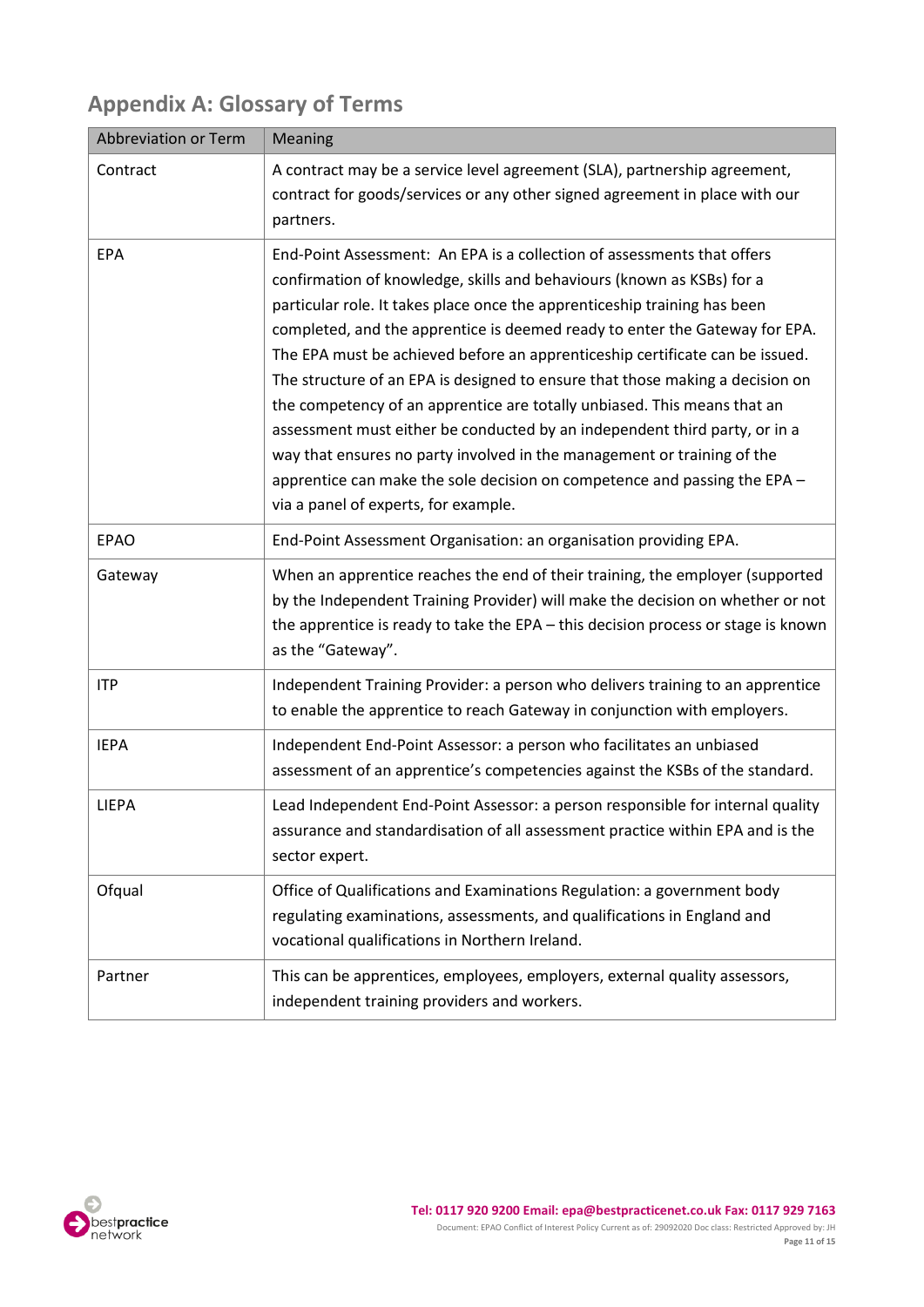## <span id="page-12-0"></span>**Appendix B: Declaration of Conflict of Interest Form**

## **Conflict of Interest - Disclosure Form**

#### **Assessment-In-Confidence** (When completed)

| Name                         |                                                                                     |  |  |  |
|------------------------------|-------------------------------------------------------------------------------------|--|--|--|
| Position (please tick)       | $\Box$ Programme Board and SLT                                                      |  |  |  |
|                              | $\Box$ End-point assessors undertaking end-point assessment activities              |  |  |  |
|                              | $\Box$ Associates acting in the capacity as EPA or IQA                              |  |  |  |
|                              | $\Box$ Qualification design team (those designing the EPA tools)                    |  |  |  |
|                              | $\Box$ The EPA delivery team (admin, finance etc)                                   |  |  |  |
|                              | $\Box$ Stakeholders, including employers, providers and apprentices                 |  |  |  |
|                              | $\Box$ Programme Board and sub committees                                           |  |  |  |
|                              | $\Box$ BPN panel members such as appeals, complaints, sanctions, and<br>malpractice |  |  |  |
|                              | $\Box$ Partner organisations to include Awarding Organisations/External             |  |  |  |
|                              | Quality Assures (EQAs) and certification bodies                                     |  |  |  |
|                              | $\Box$ Other. Please Specifiy                                                       |  |  |  |
| Location                     |                                                                                     |  |  |  |
| Organisation (if applicable) |                                                                                     |  |  |  |

#### Conflict of Interest or potential conflict of interest

*Describe the conflict of interest or potential conflict of interest that have the potential to impact on your ability to carry out, or be seen to carry out, your allocated role or your organisation's role with regards to the Best Practice Network Apprenticeship End Point Assessment Conflict of Interest Policy.*

Describe the expected roles/duties you are required to perform.

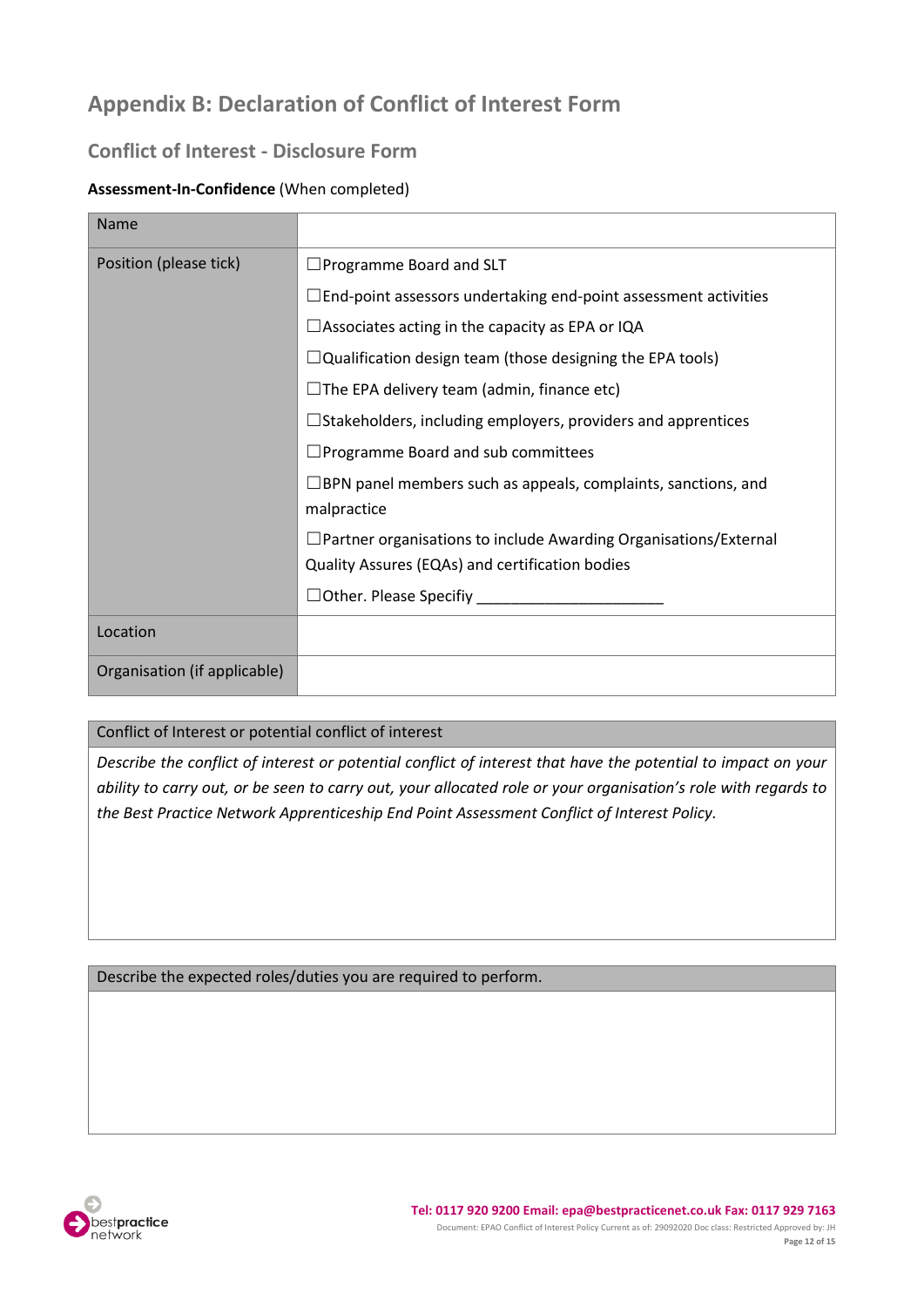#### **Declaration**

I confirm I have read and understood BPN policy on Conflicts of Interest.

I confirm that conflict of interest training was covered as part of my induction.

I declare that the above details of my private interests (or my organisation's interests) are correct to the best of my knowledge and am aware of my responsibilities to take reasonable steps to avoid any real or apparent conflict of interest in connection with my employment (or that of my organisation) and to advise Best Practice Network of any relevant changes in my (or our) personal (or professional) circumstances.

| Signature: |  |
|------------|--|
|            |  |
|            |  |
| Date:      |  |
|            |  |

#### **Action by Manager**

Describe the action proposed to mitigate the real or perceived conflict which has been disclosed and the reasons for the decisions

The above action has been discussed with the employee and is appropriate to resolve the real or apparent conflict of interest disclosed above.

| <b>Signature of Manager:</b> |  |  |  |
|------------------------------|--|--|--|
|                              |  |  |  |
| Date:                        |  |  |  |
|                              |  |  |  |
| Employee Endorsement:        |  |  |  |
|                              |  |  |  |
| Date:                        |  |  |  |
|                              |  |  |  |

**When finalised this form is to be forwarded by email with subject header "Assessment-in-Confidence" to [assessments@bestpracticenet.co.uk.](mailto:assessments@bestpracticenet.co.uk) You are advised to retain a copy.**